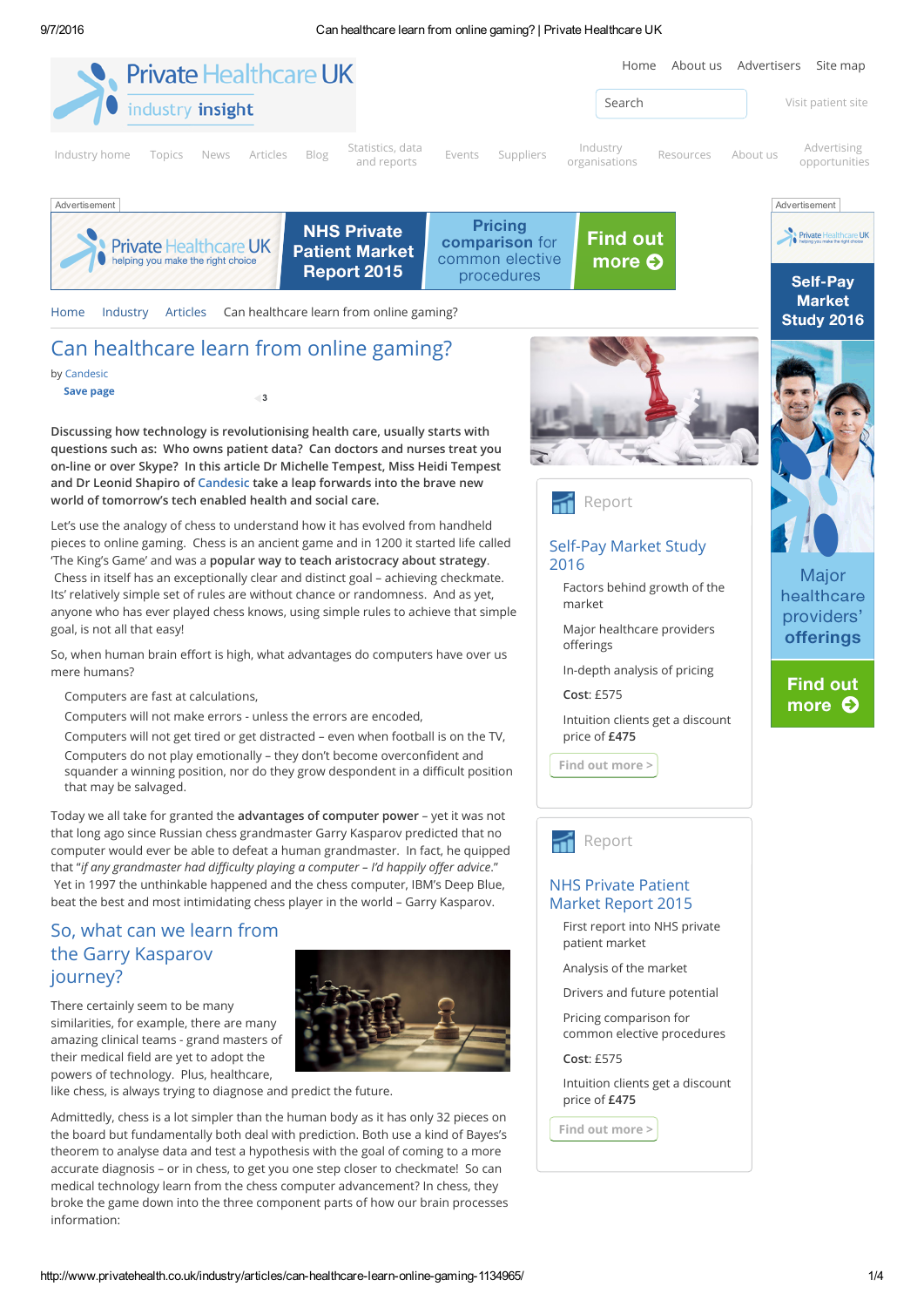### 9/7/2016 Can healthcare learn from online gaming? | Private Healthcare UK

- 1. The opening: Here possibilities are almost infinite. There are over nine million possible moves after just moving three chess pieces! At the start of game chess computer prototypes struggled as opening moves are more abstract and human players had a better understanding of heuristics - like 'take control of the centre of the board'.
- 2. The midgame: Here the pieces are already locked into combat and this is where there is much choice about strategic options. Again chess computer prototypes struggled with strategy, being frequently befuddled by human player's sacrificial moves.
- 3. The endgame. Here chess prototype computers sometimes got lost, as they could not see the wood for the trees.

Overall, teaching a chess computer to beat a World Champion like Kasparov came down to the banal process of trial and error and feeding it big data, which enabled it to learn from the masses about how to forecast the future. So just like IBM's Deep Blue chess computer, in healthcare, we are still on this journey teaching computers about the human body and needing big data and artificial intelligence to get there.

But ultimately perhaps this journey can also be broken down into three component parts:

First, the opening starts with one symptom which could mean millions of different things. Second, the midgame, where the diagnosis evolves into a strategic direction for a treatment plan. Then finally, the endgame with the delivery of treatment, all the way through to recovery.

Technology is having an impact in each of these components. For example

# The Opening -symptoms

Patients look up their own symptoms online, rating websites can guide patients to make more informed choices. Wearables, owned by almost 20% of the UK population, are constantly collecting big data and this is developing into implantable tracking devices. Also, genetic testing is becoming so inexpensive that soon everybody will have



had their genome sequenced, and 'social networks' are enabling patients to seek and give help to each other, with or without moderation by a healthcare professional.

# The Midgame of getting a diagnosis.

Remote 'Skype-like' consultations are becoming popular with remote second opinion services becoming easier to get; John Hopkins and the Cleveland Clinic have bourgeoning online consultation businesses. Remote consultations are enabled by devices such as digital stethoscopes and FDA approved home ECG devices, such as Alivecor, which retails at under £100.



Artificial intelligence also has the promise to quicken diagnosis and Google's Deep Mind (like IBM's Deep Blue) is already analysing millions of NHS health records to learn and find patterns that will help patient and healthcare professionals make better choices.

# The Endgame, treatment.

Remote monitoring is enabling hospital level patient surveillance to be achieved at home, driving the use of virtual wards and early discharge. Similarly, point-of-care home laboratory kits are becoming so inexpensive that most routine hospital tests can soon be performed at home. Virtual ward rounds are already in use at Imperial Hospital in London where doctors can monitor their patients from home or even another hospital.